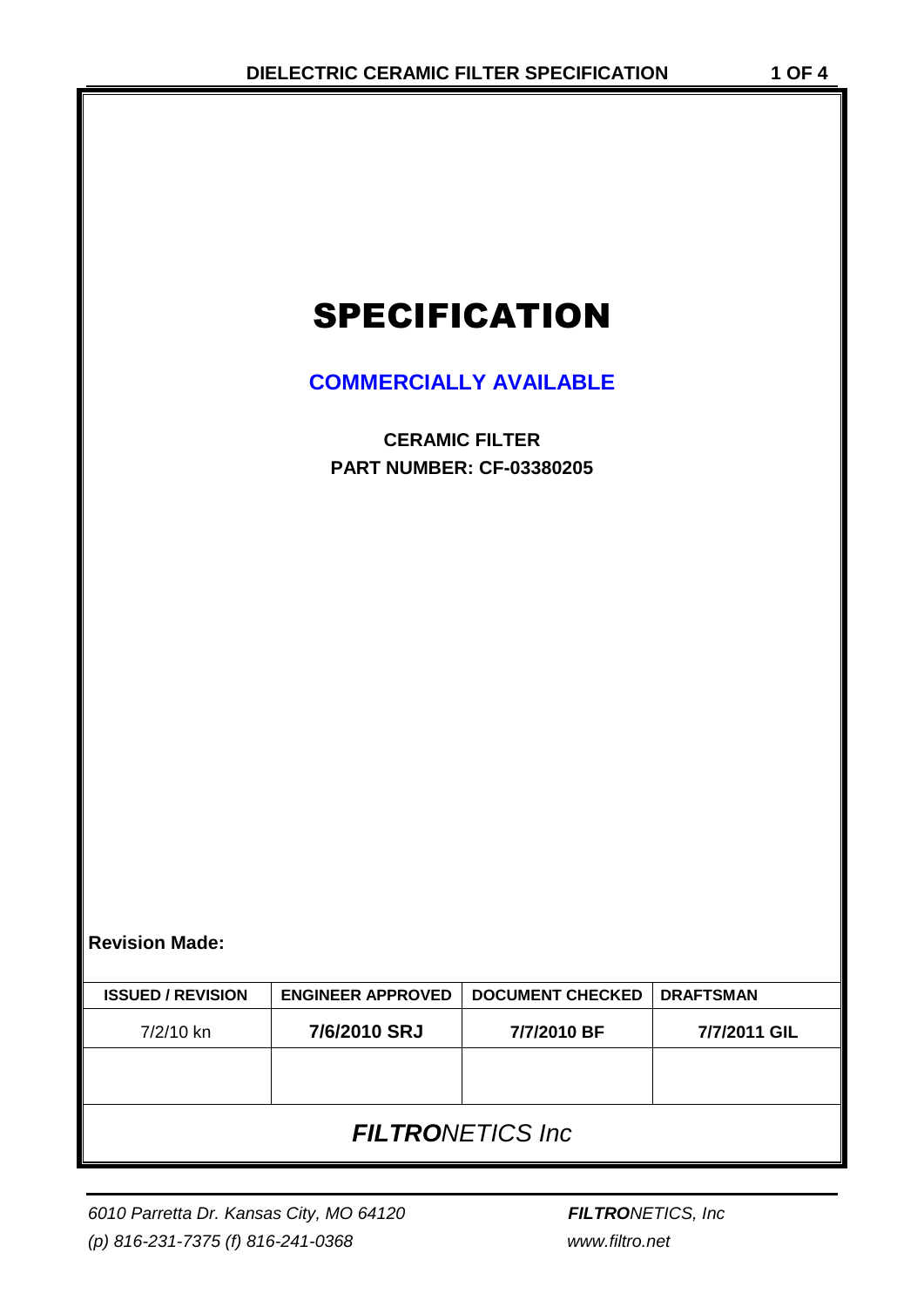#### **1. APPLICATION**

THIS SPECIFICATION APPLIES TO BAND PASS FILTER USING DIELECTRIC RESONATORS.

#### **2. SPECIFICATIONS:**

| <b>Center Frequency (F0)</b>    | 338 MHz                 |  |  |
|---------------------------------|-------------------------|--|--|
| <b>Poles</b>                    | 5                       |  |  |
| <b>Bandwidth (BW)</b>           | 20 MHz                  |  |  |
| <b>Insertion Loss (F0)</b>      | 3.0 dB max              |  |  |
| <b>Ripple in BW</b>             | $1.0$ dB max            |  |  |
| VSWR (BW)                       | $1.5:1$ min             |  |  |
| <b>Attenuation</b>              | 45 dB min at 288 MHz    |  |  |
|                                 | 45 dB min at 388 MHz    |  |  |
| <b>In/Out Impedance</b>         | 50 Ω                    |  |  |
| <b>Operating Temp Range</b>     | $-40 \sim 85^{\circ}$ C |  |  |
| Input power                     | 1 watt                  |  |  |
| <b>Group delay variation</b>    | 15 nSec max             |  |  |
| <b>Absolute Group delay</b>     | 60 nSec max             |  |  |
| This product is RoHS compliant. |                         |  |  |

#### **3. DIMENSIONS:**

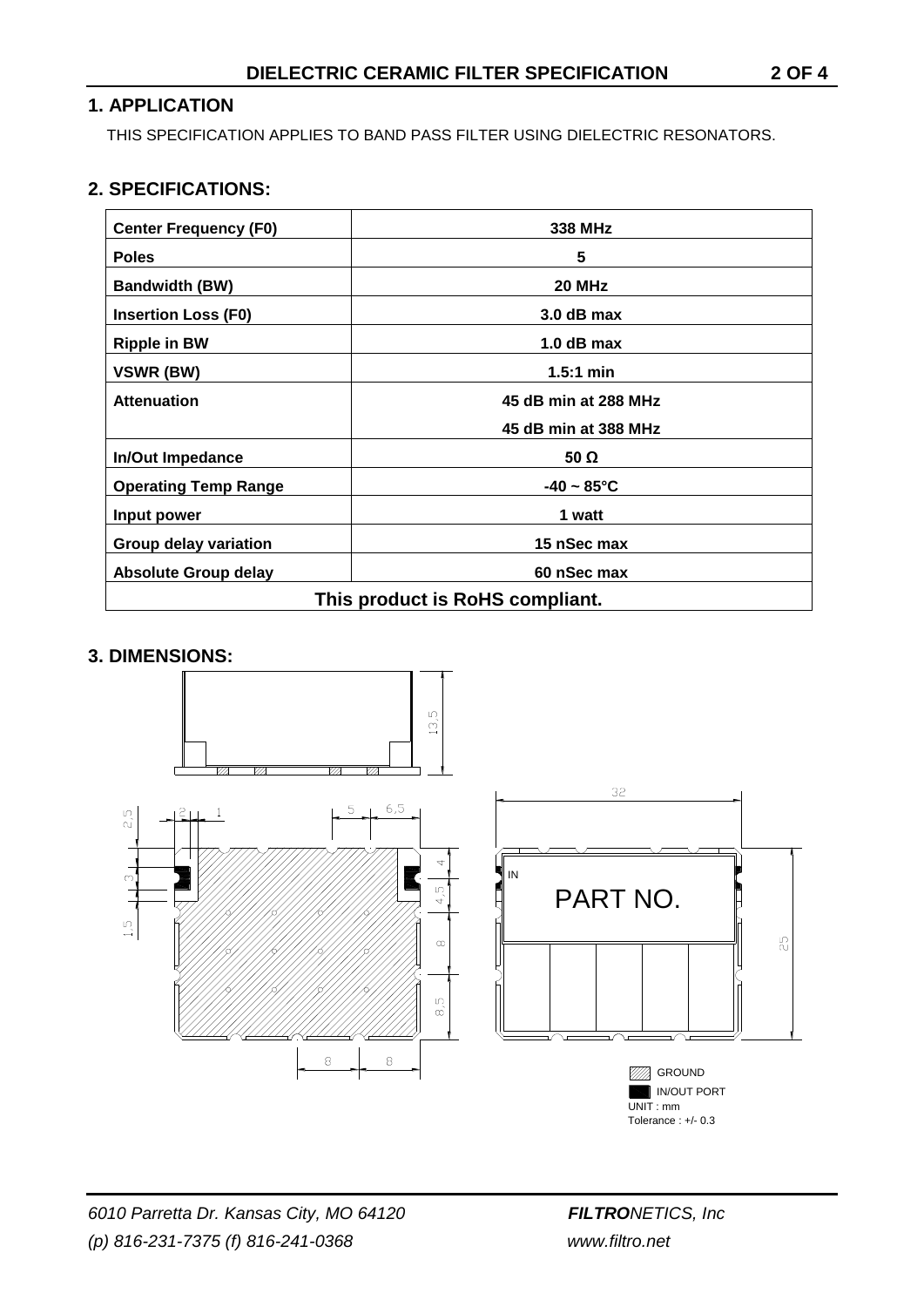### **4. DEFINITIONS:**

| <b>TERMS</b>            | <b>DESCRIPTION</b>                                                                                                                                                        | <b>SPECIFICATION</b>    |
|-------------------------|---------------------------------------------------------------------------------------------------------------------------------------------------------------------------|-------------------------|
| <b>Center Frequency</b> | The midpoint of through band pass filter pass<br>band, normally expressed as the arithmetic mean<br>of the -3dB point. Also called Fo.                                    |                         |
| <b>Pass Band Width</b>  | The width of the pass band of a filter referenced to<br>the minimum insertion loss point in the pass band.<br>The pass band of a filter is stated as -1.0dB<br>bandwidth. | <b>3. SPECIFICATION</b> |
| <b>Insertion Loss</b>   | The loss of the filter, in dB, measured at center<br>frequency relative to a through line (0 dB).                                                                         |                         |
| <b>Attenuation</b>      | Reduction of RF power through a filter measured<br>in dB, at desired band and referenced to 0 dB.<br>(Filter to be removed from circuit)                                  |                         |
| <b>Pass Band Ripple</b> | Variations in loss in the pass band of the filter,<br>superimposed upon the fundamental shape of the<br>pass band.                                                        |                         |
| V.S.W.R in Pass Band    | The ratio of the maximum value of a standing wave<br>to its minimum value, related to the return loss in<br>pass band.                                                    |                         |